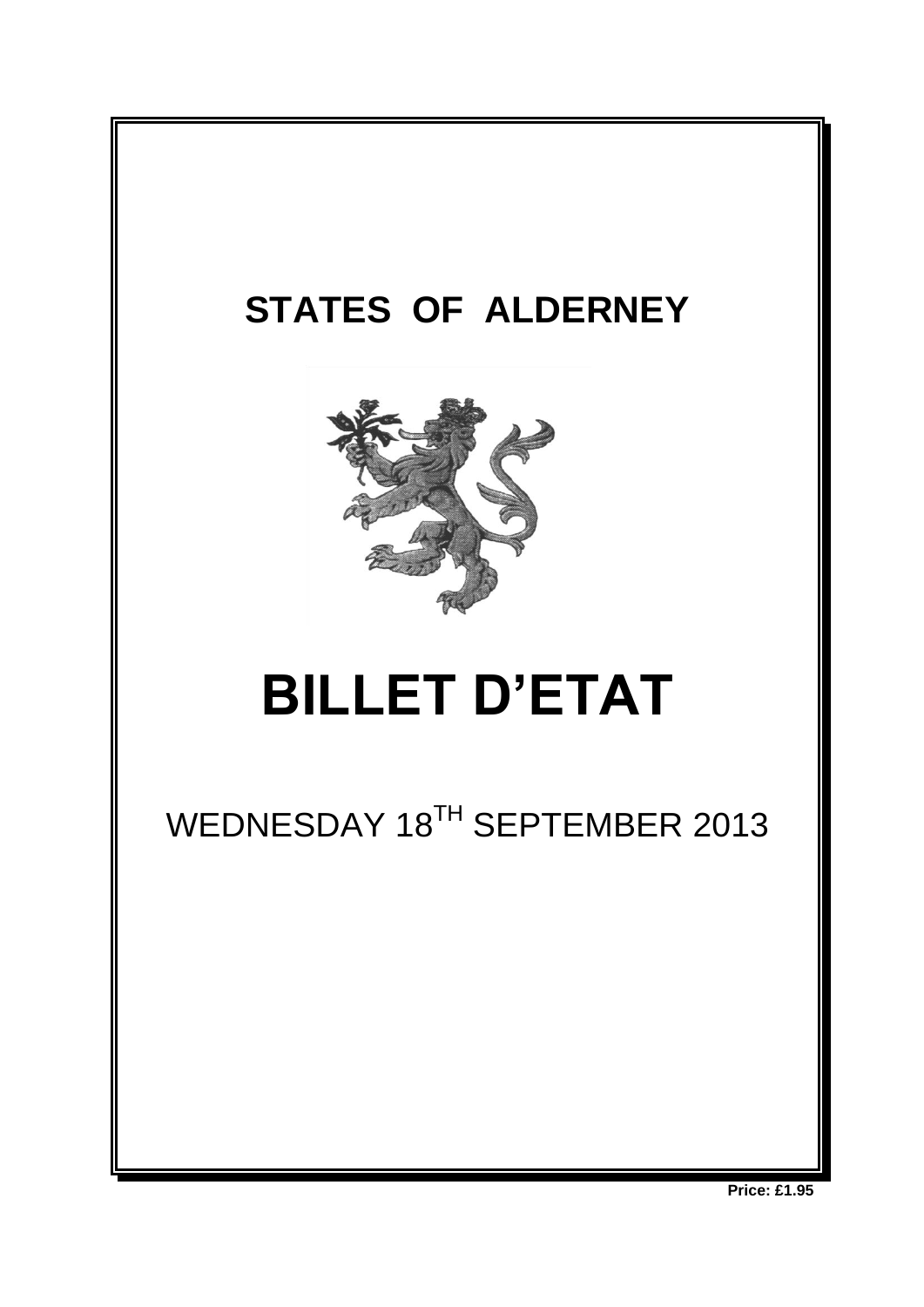# **STATES OF ALDERNEY**

# **BILLET D'ETAT FOR WEDNESDAY 18 TH SEPTEMBER 2013**

Members of the States:

I have the honour to inform you that the Meeting of the States will be held at 5:30 pm on Wednesday 18<sup>th</sup> September 2013. This will be preceded by the People's Meeting, which will be held on Wednesday 11<sup>th</sup> September 2013 at 7:00 pm in the Island Hall.

> W Stuart Trought President

#### **Item l Chief Pleas**

Persons whose names are included on the Register of Voters and who have given due notice will address the States on matters of public interest.

#### **Item Il Alderney Electricity Limited**

#### **The following letter has been received from Mr Louis Jean, Chairman of the General Services Committee:-**

*"In view of the long history of public dissatisfaction with and mistrust of successive directors of AEL the time has come to place our power supplies on the same footing as our water supply. The Water Board, without directors, does not engender the same degree of public concern yet it has coped well with the serious potential hazards which*  face any public water supply and it has achieved the wonderful transformation of our *water infrastructure.*

*I would be grateful if you would place the following proposition before the next States Meeting of the States of Alderney:-*

*The States directs the Chief Executive to consult the Law Officers and obtain their written advice on the best way to achieve each of the following:*

- *1. The formation of a new Electricity Board of the States of Alderney ("the Board"); and*
- *2. The transfer of the monopoly for the generation and distribution of electricity in Alderney from AEL to the Board; and*
- *3. The transfer of the monopoly for the sale oil products in Alderney to the Board.*

*Louis Jean Chairman"*

**The States is asked to direct the Chief Executive to consult the Law Officers and obtain their written advice on the best way to achieve each of the following:**

- **1. The formation of a new Electricity Board of the States of Alderney ("the Board"); and**
- **2. The transfer of the monopoly for the generation and distribution of electricity in Alderney from AEL to the Board; and**
- **3. The transfer of the monopoly for the sale of oil products in Alderney to the Board.**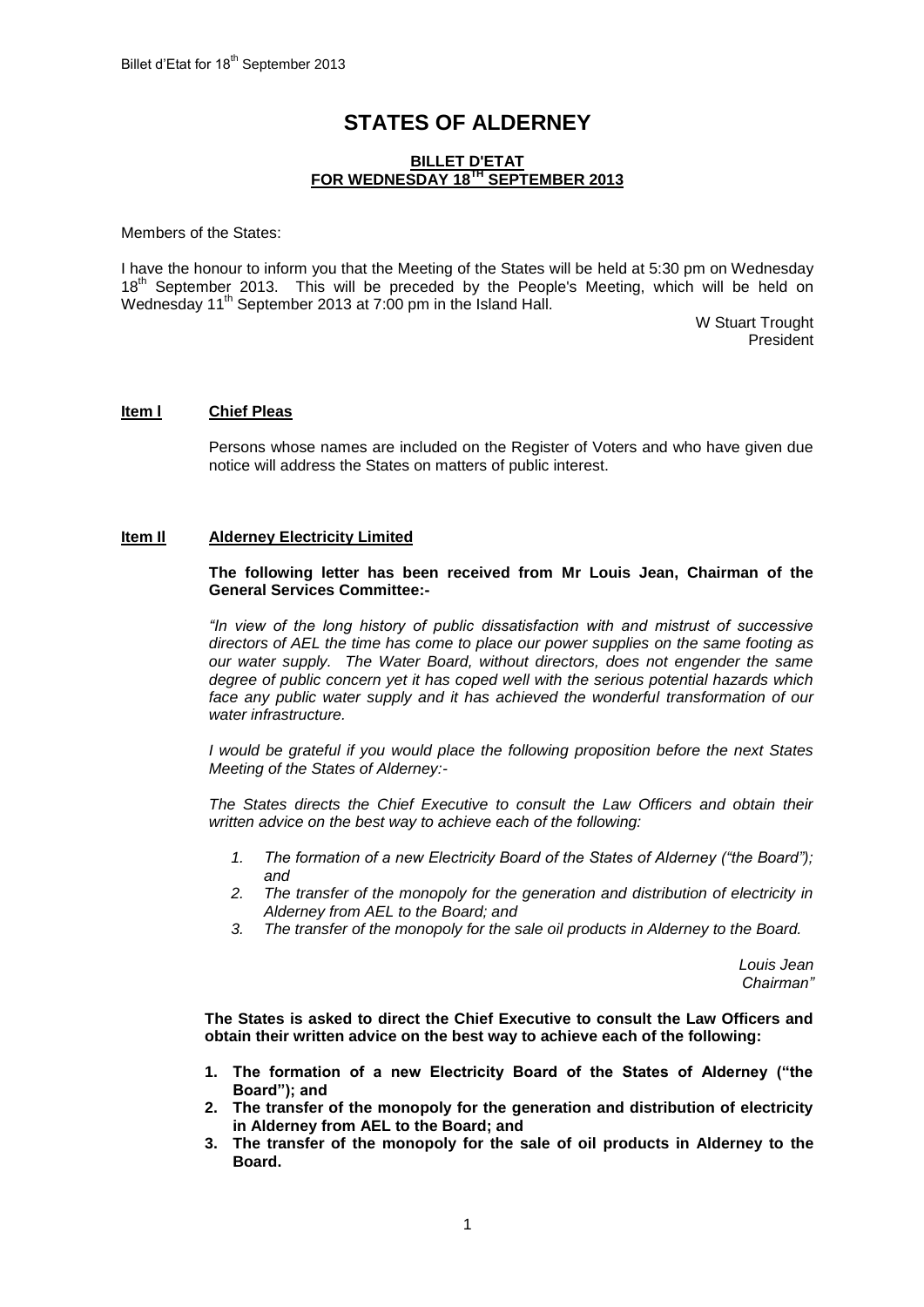#### **Item IIl The Debt Relief (Developing Countries) (Guernsey and Alderney) Law, 2013**

**The following letter has been received from Mr Stuart Trought, President of the States of Alderney:-**

*"Please find enclosed a letter from the Bailiff, dated 01 July 2013, seeking approval of the above law.*

*I would therefore be obliged if you would debate this matter at your meeting on 18th September 2013 and give your approval as set out in the letter.*

> *W Stuart Trought President"*

**The states is asked to approve "The Debt Relief (Developing Countries) (Guernsey and Alderney) Law, 2013".**

Note; A copy of the Projet de Loi entitled "The Debt Relief (Developing Countries) (Guernsey and Alderney) Law, 2013" may be seen at the States Office, Island Hall, and in the Library.

# **Item lV States Appointed Board Member of the Royal Connaught Care Home**

**The following letter has been received from Mr Louis Jean, Chairman of the General Services Committee:-**

*"The New Connaught Care Home does a wonderful job and is an asset to the Island. Without it some of our elderly residents would have to be placed in Guernsey and suffer limited access for family and friends. The NCCH, through no fault of its own, now finds that it is itself in need of some financial assistance.*

*The directors of NCCH, who are unpaid, have sought the assistance they need from the States but the Policy Committee have refused to help unless they accept Mr McDowall as a director. Mr McDowall has shown that he is not suitable and understandably the NCCH board have rejected him.*

*I have twice asked the Policy Committee to support me to replace Mr McDowall on the board of NCCH and they have refused. The members of the Policy Committee are behaving in a high handed manner and appear to be unable to understand what the NCCH board are going through and what they are trying to do.*

*I* shall be grateful if you will place the following proposition on the Billet for debate at the *September meeting. I am submitting this letter now in order to avoid another deferral.*

*The States approves the appointment of Mr Louis Jean to the board of NCCH in place of Mr McDowall.*

> *Louis Jean Chairman"*

**The States is asked to approve the appointment of Mr Louis Jean to the board of NCCH in place of Mr McDowall.**

#### **Item V Request for Referendum on States Members and President**

**The following letter has been received from Mr Louis Jean, Chairman of the General Services Committee:-**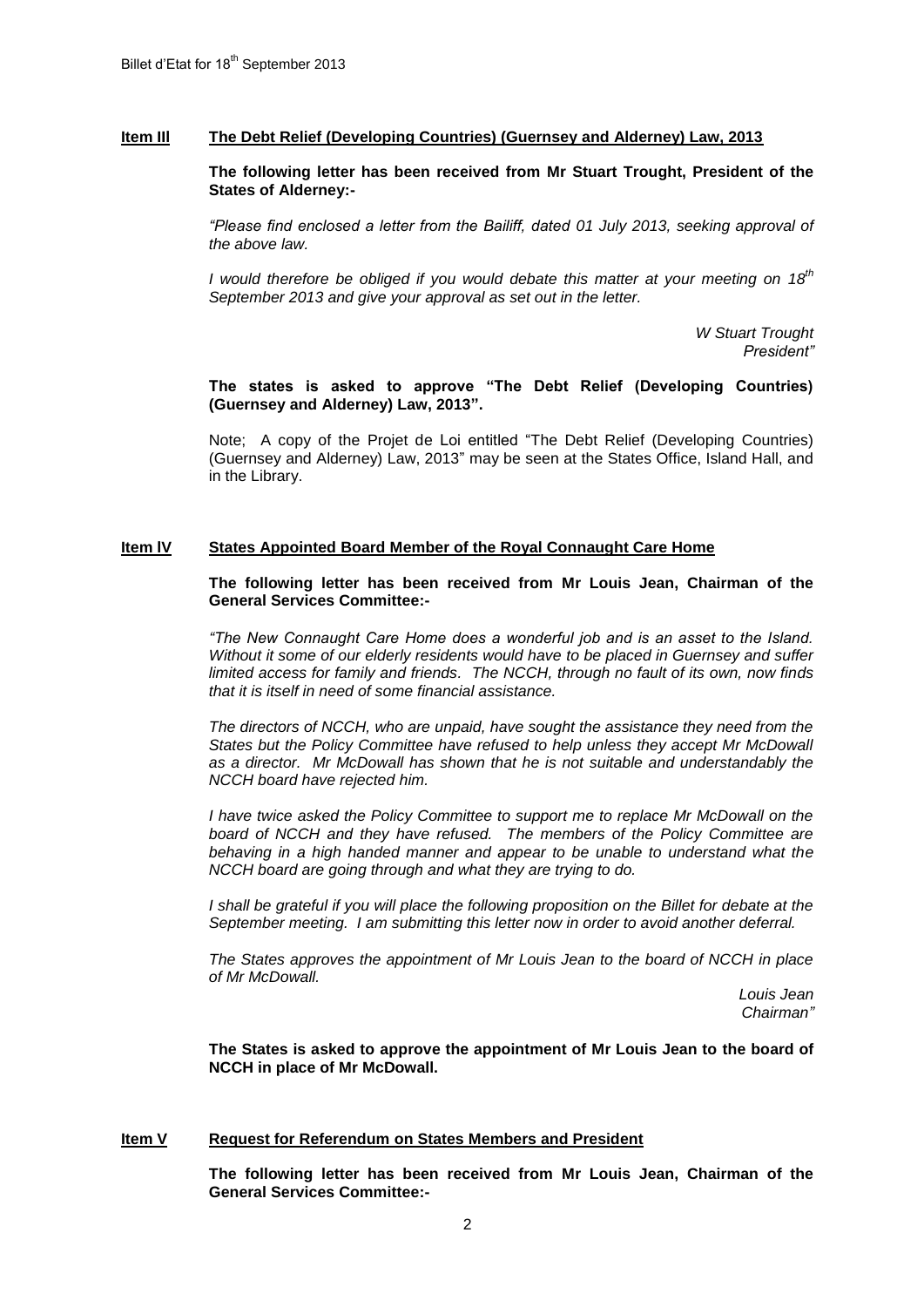*"The majority of States Members have lost the confidence of the public and the States itself has lost credibility on and off the island. The public thought that this States would be better than the last and it has proved to be worse.*

*It is vital, especially in these difficult times, that the public as well as potential new investors and new residents see that credible steps are being taken to provide stable, reliable and competent government of the Island.*

*In relation to the first of my propositions experience has shown that the Island cannot produce 10 States Members who are both willing and able to serve the public: five good States members is the best we can hope for. A five member States would enable the States to operate as one committee supported by the civil service. There was a time when continuity was thought to be important but modern systems and the civil service makes it possible to reduce the term of office of States members and, importantly, the shorter term will keep members focused on the public.*

*In relation to the second of my propositions, the States was misled in relation to the installation of Mr Simonet as Chair of Policy Committee. This was achieved by the presentation of motions by Messrs Harvey, Simonet and Mcdowall which are now known to be pure fiction and by the abuse of no less than 6 States and Committee rules. This manipulation of due process must not be allowed to succeed and it must be reversed now in order to encourage observers and investors, be they private or the States of Guernsey, to believe that there is resilience and substance in our governance.*

*I* request you to include this letter in the Billet d'Etat for the September meeting of the *States.*

*The States is asked to resolve:*

- *1. That the public shall be asked by referendum in October the following questions:*
	- *a. Do you want 5 members of the States instead of 10 Members of the States? Yes/no*
	- *b. Do you want to shorten the term office of Members of the States from 4 years to two years? Yes/No*
	- *c. Do you want to shorten the term office of the President of the States from 4 years to two years? Yes/No*
	- *d. Do you want to terminate the terms of office of all ten of the existing members of the States and hold ordinary elections in April 2014 (or as soon thereafter as the necessary legislative changes can be completed) instead of October 2014? Yes/No*

*And that the Chief Executive shall take all steps necessary to implement these resolutions.*

*2. That Mr Arditti shall replace Mr Simonet as Chair of Policy Committee with immediate effect.*

> *Louis Jean Chairman*

#### **The States is asked to resolve:**

- **1. That the public shall be asked by referendum in October, the following questions:**
	- **a. Do you want five members of the States instead of ten Members of the States? Yes/No**
	- **b. Do you want to shorten the term of office of Members of the States from four years to two years? Yes/No**
	- **c. Do you want to shorten the term of office of the President of the States from four years to two years? Yes/No**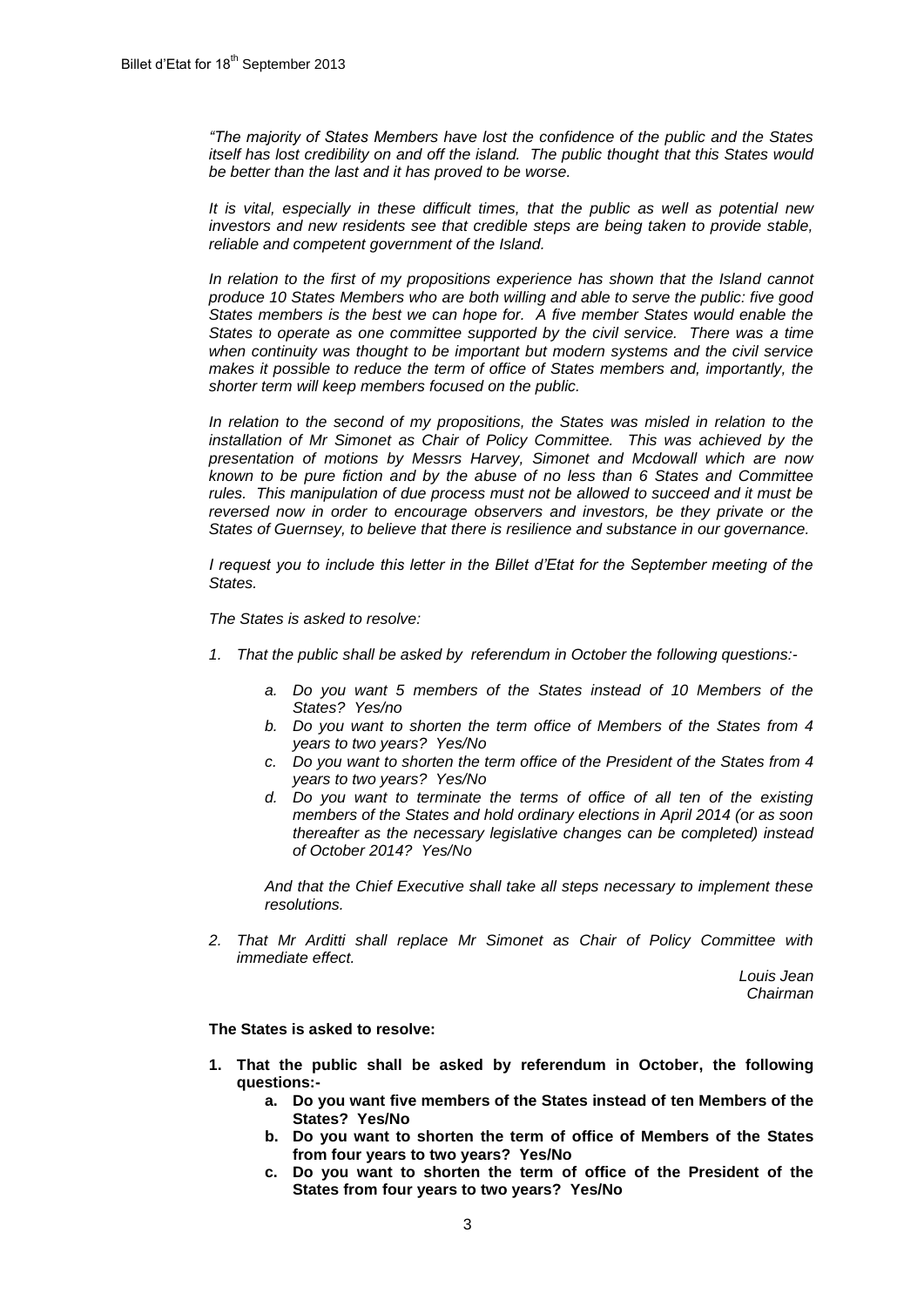- **d. Do you want to terminate the terms of office of all ten of the existing members of the States and hold ordinary elections in April 2014 (or as soon thereafter as the necessary legislative changes can be completed) instead of October 2014? Yes/No**
- **2. That the Chief Executive shall take all steps necessary to implement the above resolutions.**
- **3. That Mr Arditti shall replace Mr Simonet as Chair of Policy & Finance Committee with immediate effect.**

# **Item VI Code of Conduct**

**The following letter has been received from Mr Francis Simonet, Chairman of the Policy & Finance Committee:-**

*"The States at its meeting of 19th June 2013 resolved by a majority (Messrs Jean and Arditti against) to approve that Law Officers be requested to draft the necessary amendment to the Government of Alderney Law, 2004 to provide express power by resolution to adopt a Code of Conduct for the Members of the States of Alderney.* 

*"The Government of Alderney (Amendment) Law, 2013", has been drafted by Law Officers Chambers and is attached for consideration. The amendment introduces a new section (under section 48) entitled "code of conduct" to give the States express power by resolution to adopt (and subsequently amend, revoke or replace) a code of conduct prescribing or, as may be appropriate, regulating the duties, standards, propriety and conduct, in public life, of members of the States. A code of conduct may make provision for:-*

- *(a) the investigation of allegations that a member of the States has failed to comply with the code;*
- *(b) the establishment of a panel to investigate such allegations;*
- *(c) requiring any member of the States under investigation by a panel to co-operate fully with it;*
- *(d) empowering the panel to request the production of documents, etc; and*
- *(e) the sanctions to be available against an offending member of the States, which may include a reprimand, caution, suspension or expulsion.*

*The new section would also:-*

- *(a) provide expressly that members of the States must comply with a code of conduct in all aspects of their public life and are bound by any decision made under it,*
- *(b) provide that the section [and thus any code] applies to members of the States, members of committees who are not also members of the States, the President and a person who has at any time been President of, or a member of, the States,*
- *(c) provide that a person attending to give evidence to a panel investigating an allegation of breach of a code of conduct is entitled to the same immunities and privileges as if he were a witness before the Court of Alderney,*
- *(d) enable the code itself to restrict the people it applies to [should it be wished for example to exclude the President] and*
- *(e) contain a power to amend the section by ordinance – this reflects the corresponding power in the Guernsey Reform Law and would enable rapid amendments, should they be required.*

*I would be grateful if "The Government of Alderney (Amendment) Law, 2013", could be placed before the next meeting of the States of Alderney together with an appropriate proposition.*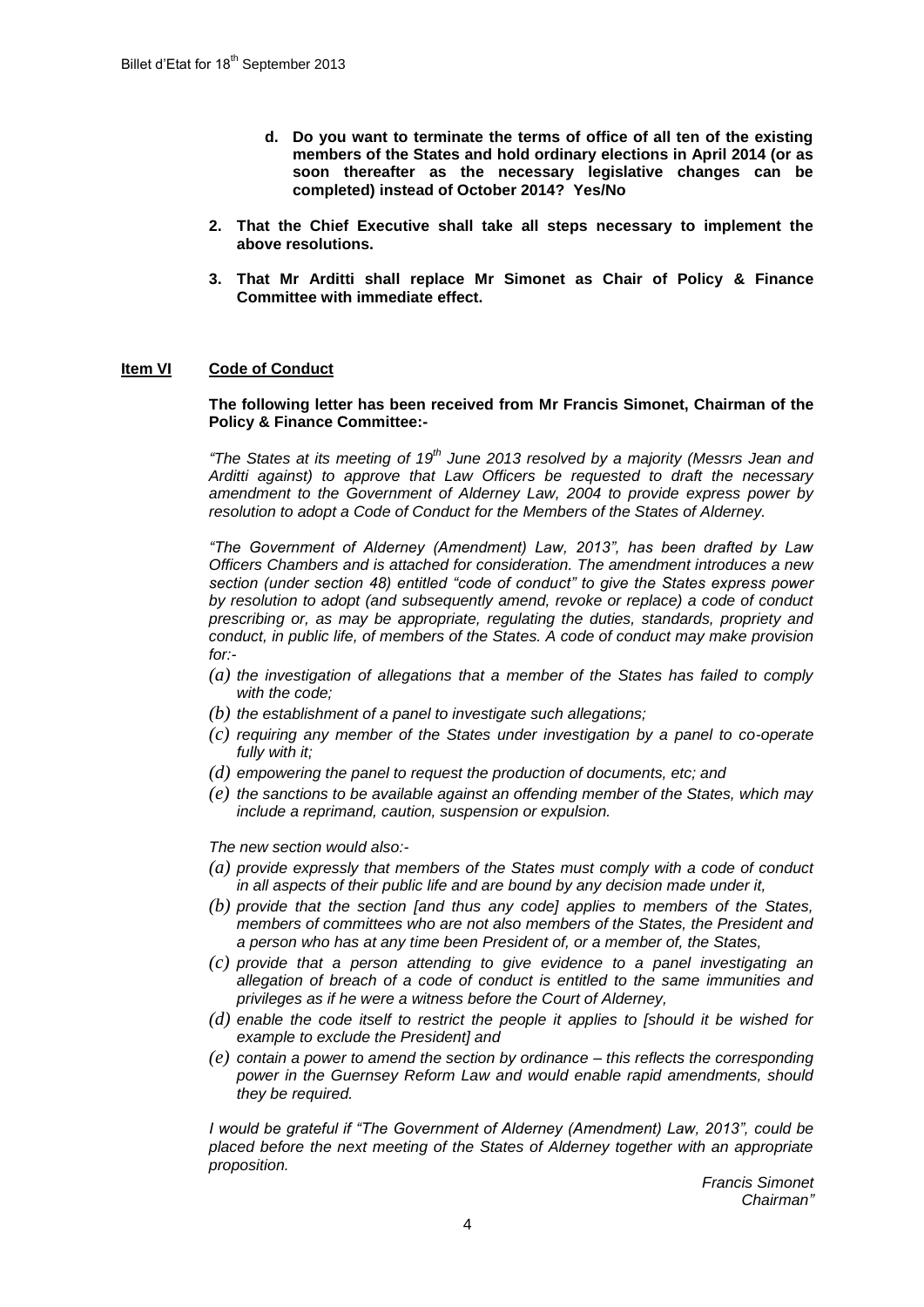**The States is asked to approve the Projet de Loi entitled "The Government of Alderney (Amendment) Law, 2013" and to request the President to seek the Sanction of Her Most Excellent Majesty in Council for it to have the force of Law in the Island of Alderney.**

### **Item VII Amendment to the States of Alderney Rules of Procedure**

The following letter has been received from Mr Francis Simonet, Chairman of the Policy and Finance Committee

*"At a meeting of the Policy Committee on 15th August 2013 members discussed the Rules of Procedure for States meetings which, at Rule 4 (a)(i), currently permit chairmen of committees to present items for inclusion in the billet as they wished, without prior discussion with any other States Member, without the need for discussion with the Committee which is mandated by the States to consider that issue and without reference to advice from the Civil Service. Policy Committee agreed that it is nonsensical under normal circumstances for the chairmen of committees to put forward items for inclusion in the billet which fell outside their committee mandate, which had not been debated by those Committees and which had not received as a minimum the majority support of those committees.* 

*Accordingly, it is proposed that the Rules of Procedure be amended.* 

*It is further proposed that the opportunity is taken to amend Rule 8 to address an apparent anomaly in that Rule. The amendment seeks clarification as to whether a vote had to be held (emphasis added).* 

> *Francis Simonet Chairman"*

**The States is asked to approve the amendment of Rules 4 and 8 of the Rules of Procedure for States meetings as follows:**

**"Matters for inclusion in 4. The matters to be included in a Billet d'Etat for a meeting of the States are:-**

- **the Billet (a) (i) any letter to the President signed by the Chairman of a Committee of the States and referring to a matter which falls within the mandate of that Committee and which has been approved by a quorate meeting of that Committee (whether unanimously or by a majority), and received by the President at least 16 days before that meeting or within such other lesser time as the President may notify to Members of the States.**
- **Naming of a Member 8. (e) If, on any occasion, the President considers that his powers under the previous paragraph of this Standing Order is inadequate to deal with a States Member, having regard to the nature of the offence, he may forthwith put the question in relation to the offending Member of the States** *"That Mr/Mrs….(naming him/her) be suspended from the service of the States"***, no debate or amendment being allowed but (for the avoidance of doubt) subject to an affirmative vote of members to that question. A Member suspended under this paragraph shall be forthwith directed to withdraw from the precincts of the States and his suspension shall last for the remainder of that meeting and the next following meeting of the States."**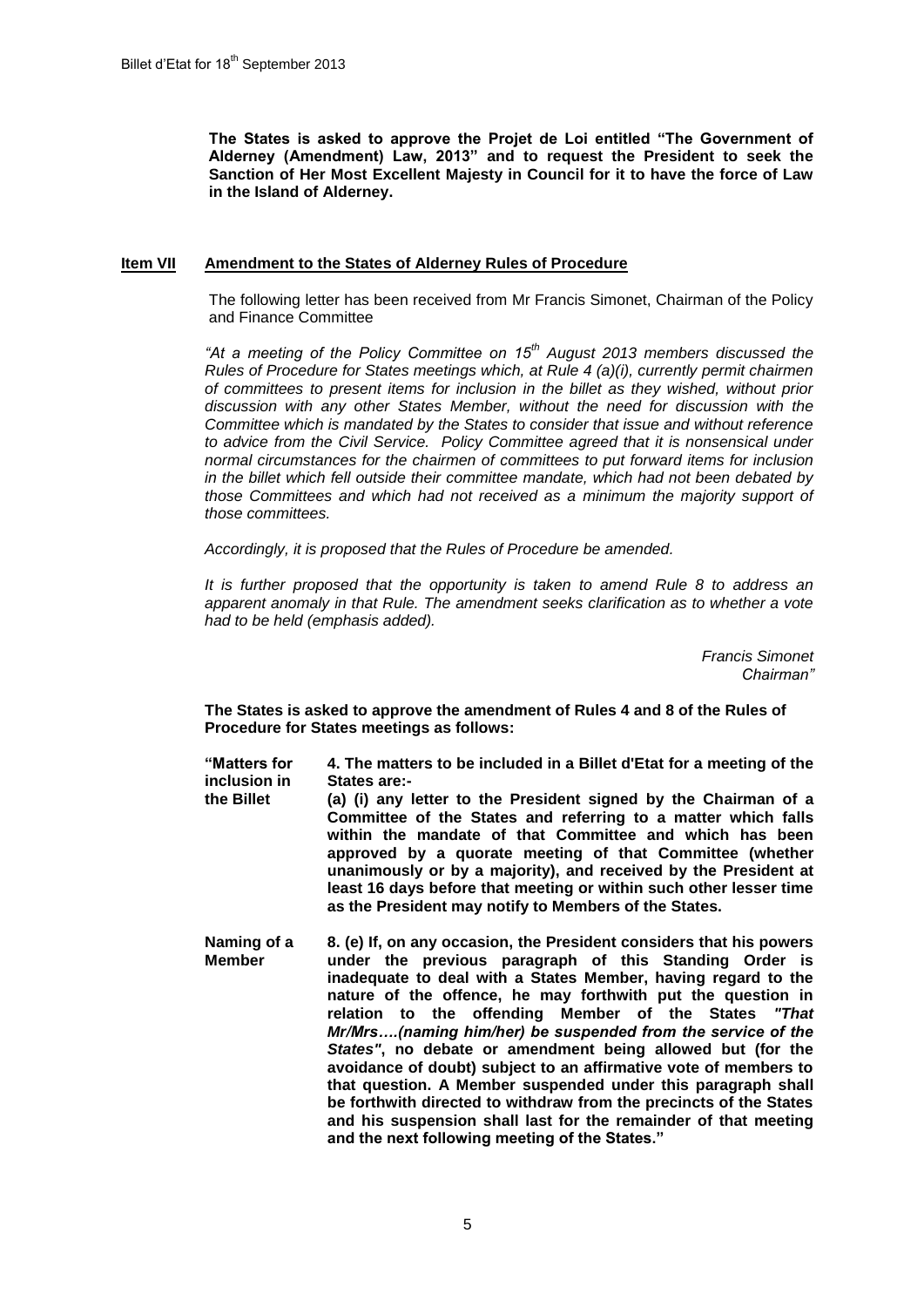# **Item VIII The Housing (Exemptions) (No. 2) (Alderney) Ordinance, 2013**

# **The following letter has been received from Mr Matt Birmingham, Chairman of the Building & Development Control Committee:-**

*"Island Land and Properties Limited wishes to construct dwellings by the sub-division of an existing dwelling on land at 42 to 43 Victoria Street, Alderney, GY9 3TA. In order for*  approval of any such development to be given by the Building and Development Control *Committee, Island Land and Properties Limited needs to be prescribed as a person exempted from Section 33 of the Building and Development Control (Alderney) Law, 2002, as amended. I attach, for this purpose, the proposed Housing (Exemptions) (No.2) (Alderney) Ordinance, 2013.*

*I would be grateful if the Housing (Exemptions) (No.2) (Alderney) Ordinance, 2013 could be placed before the States when it next meets together with an appropriate proposition.*

> *M Birmingham Chairman"*

**The States is asked to approve "The Housing (Exemptions) (No.2) (Alderney) Ordinance, 2013".** 

#### **Item IX The Alderney Road Traffic and Public Highways (Amendment) (No. 2) Regulations, 2013.**

**The following letter has been received from Mr Louis Jean, Chairman of the General Services Committee:-**

*"The General Services Committee, also referred to as the Estates and Services Committee, is empowered by section 2 of the Alderney Road Traffic and Public Highways Ordinance, 1966, to make road traffic regulations. The current regulations are the Traffic Regulations, 1986, as amended.* 

*The Committee recognised that there is a need to increase the time allowed for vehicles parking at the airport as the current 48-hour allowance was considered too short. It was agreed to extend the period of maximum continuous parking at the Airport to 96-hours.*

*The Alderney Road Traffic and Public Highways (Amendment) (No. 2) Ordinance, 2013 came into force on the 2nd September 2013 and I would be grateful if the regulations could be placed before the States at its next meeting together with a suitable resolution.*

> *Louis Jean Chairman"*

**The States is asked to resolve that "The Alderney Road Traffic and Public Highways (Amendment) (No. 2) Regulations, 2013" not be annulled.**

#### **Item X The Libya (Restrictive Measures) (Alderney) (Amendment) Ordinance, 2013**

**The following letter has been received from Mr Francis Simonet, Chairman of the Policy & Finance Committee:-**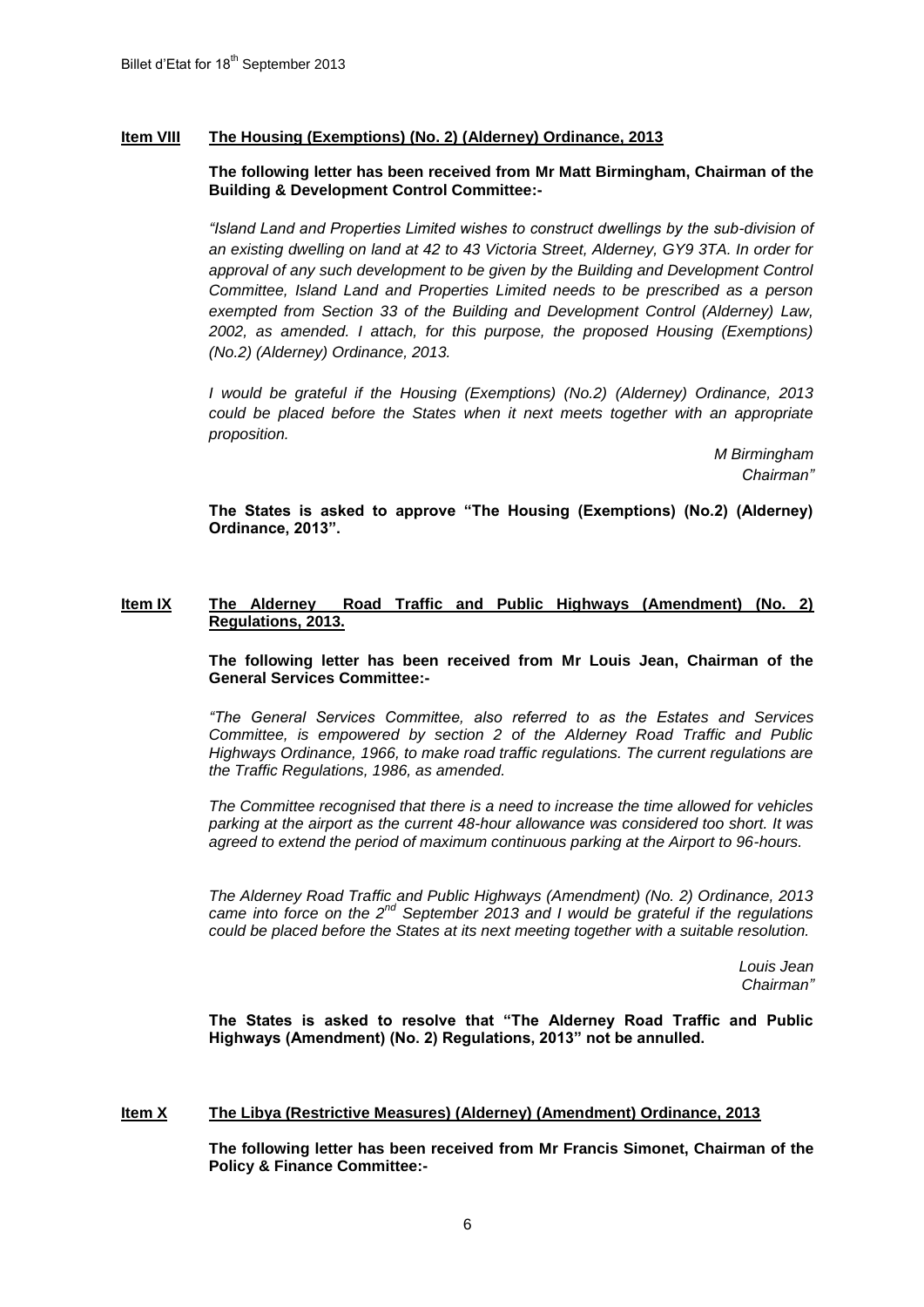*"On the 27 May 2013 the European Union (EU), Council Regulation (EU) No 488/2013, amended the Libyan sanctions regime by:*

- *Implementing the changes made to the UN arms embargo*
- *Amending an exemption to the EU-autonomous asset-freeze to facilitate the return of misappropriate funds to the Libya State*
- *Allowing the competent authorities to share information on frozen assets directly with the Libyan government in order to assist it in securing the return of misappropriated state assets*

*I would be grateful if you would place this matter before the next meeting of the States of Alderney with an appropriate proposition.*

> *F Simonet Chairman*

**The States is asked to approve "The Libya (Restrictive Measures) (Alderney) (Amendment) Ordinance, 2013"**

# **Item XI Alderney eGambling (Amendment) (No 3) Regulations, 2013**

#### **The following letter has been received from Mr Francis Simonet, Chairman of the Policy & Finance Committee:-**

*"The Alderney eGambling (Amendment) (No. 3) Regulations, 2013 were drafted by the*  Law Officers of the Crown in conjunction with the Alderney Gambling Control *Commission and came into force on Tuesday 13th August, 2013.*

*The Alderney eGambling (Amendment) (No. 3) Regulations, 2013 have been made for two reasons. The first is to give effect to sections 4 and 5 of the Alderney eGambling (Amendment) Ordinance, 2013 which was made by the States of Alderney on 17th July, 2013 thereby re-naming the foreign gambling associate certificate as the Category 2 associate certificate.*

*The second reason is to update references within the Regulations to relevant antimoney laundering and countering the financing of terrorism ("AML/CFT") legislation*  following changes that have been made to the Bailiwick's AML/CFT legislative *framework.*

*I would be grateful if you would place this matter before the next meeting of the States of Alderney with an appropriate proposition.*

> *F Simonet Chairman"*

**The States of Alderney are requested not to annul 'The Alderney eGambling (Amendment) (No. 3) Regulations, 2013'.**

# **Item XII Requête – Membership of Policy and Finance Committee**

Under clause 45(4) of the Government of Alderney Law 2004, four members of the States of Alderney have signed the following Requête:-

*"THE HUMBLE PETITION of the undersigned Members of the States of Alderney* 

*SHEWETH:*